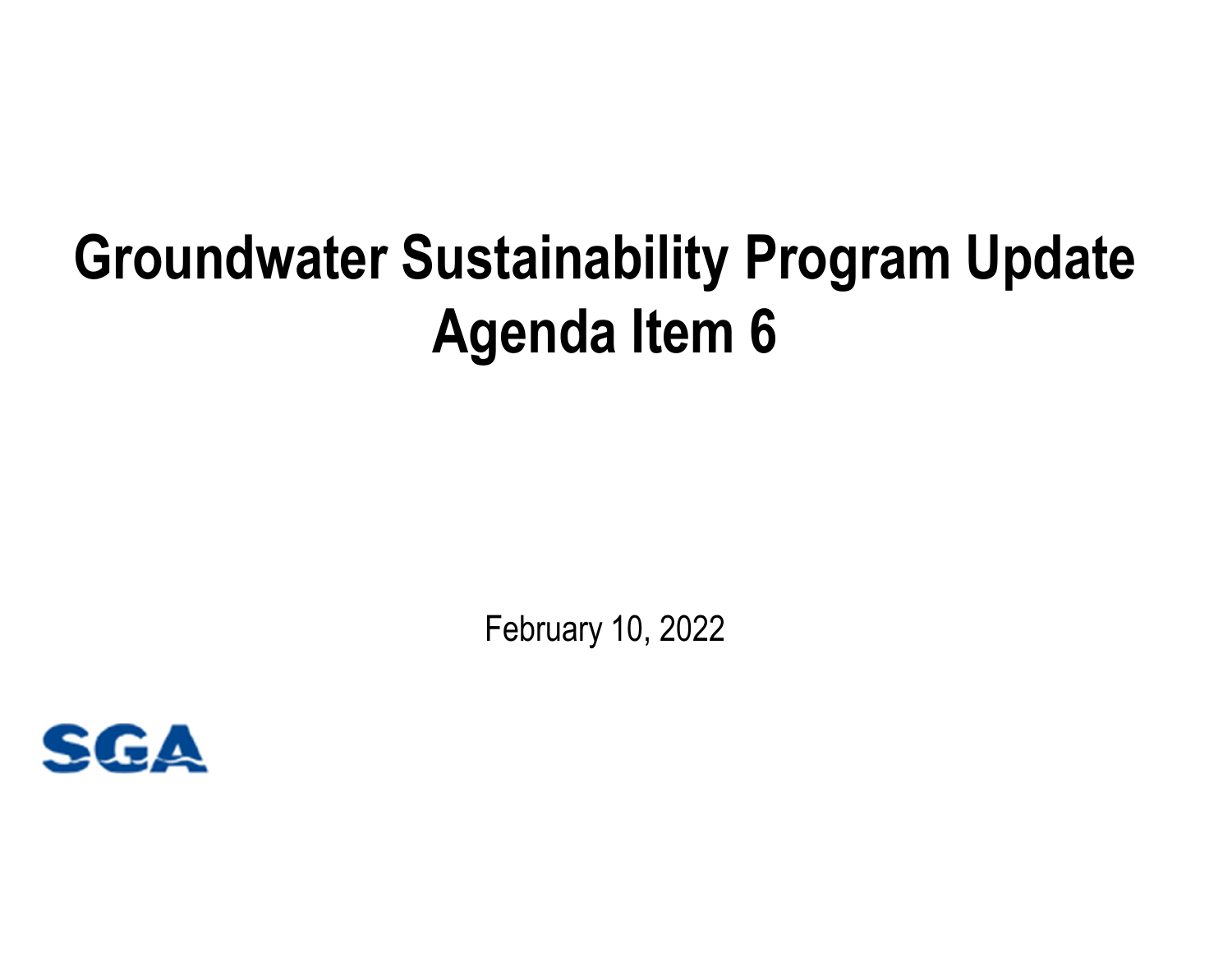## **SGMA Status**

GSP Submitted January 24, 2022

- •Public Comments close April 16, 2022
- • DWR has up to 2 years to review GSP First annual report due April 1
- •Seasonal contour maps
- •Hydrographs of representative monitoring sites
- • Groundwater and surface water use by sector
	- •Surface water used for recharge
	- •Estimates of accuracy
- •Maps and graphs of change in storage
- • Description of progress towards implementing the GSP



## **NORTH AMERICAN SUBBASIN Groundwater Sustainability Plan**

**Executive Summary** 

**REPARED FOR RD1001 GSA** Sacramento Groundwater Authority GSA **South Sutter Water District GSA Sutter County GSA West Placer County GSA** 

**DECEMBER 2021**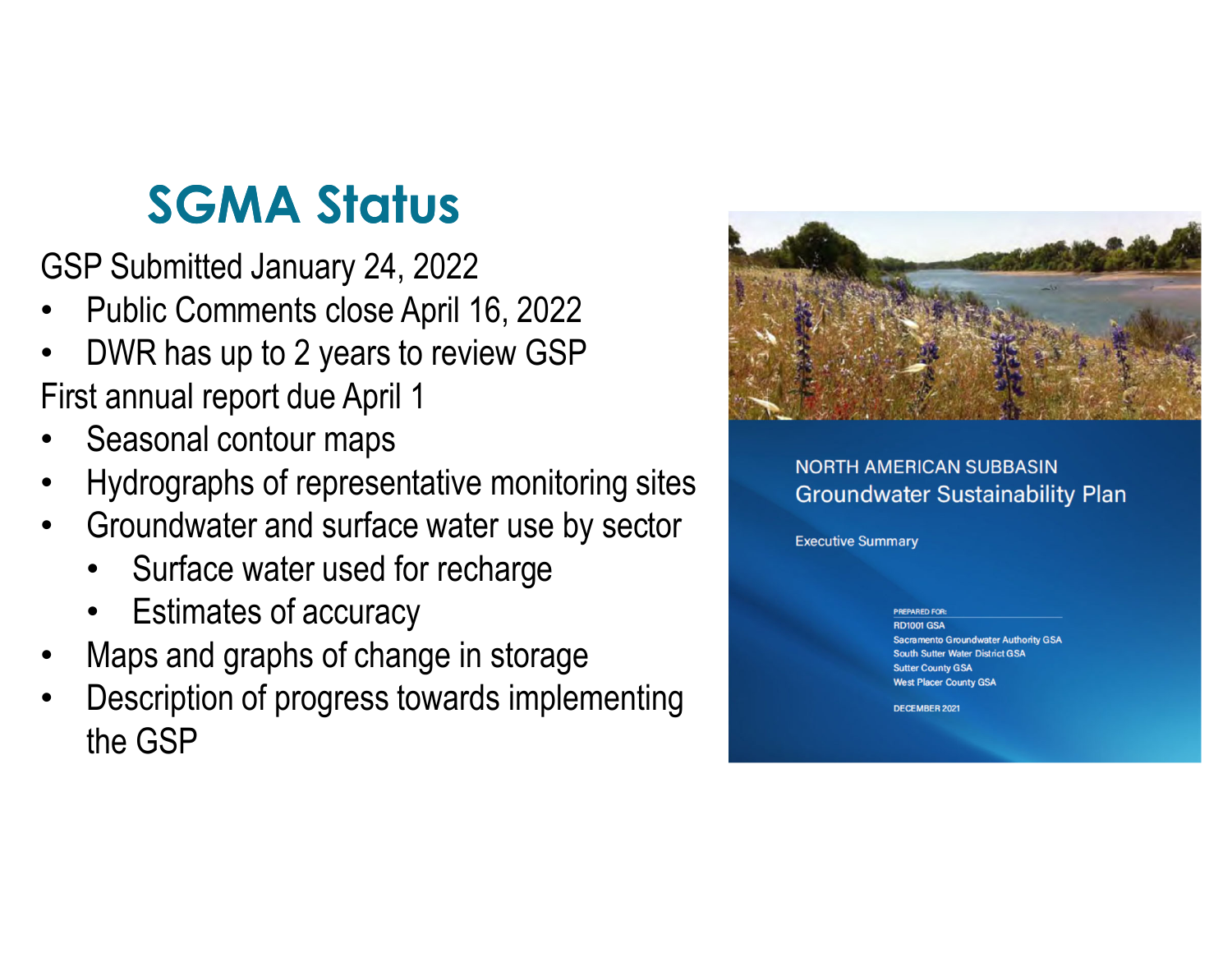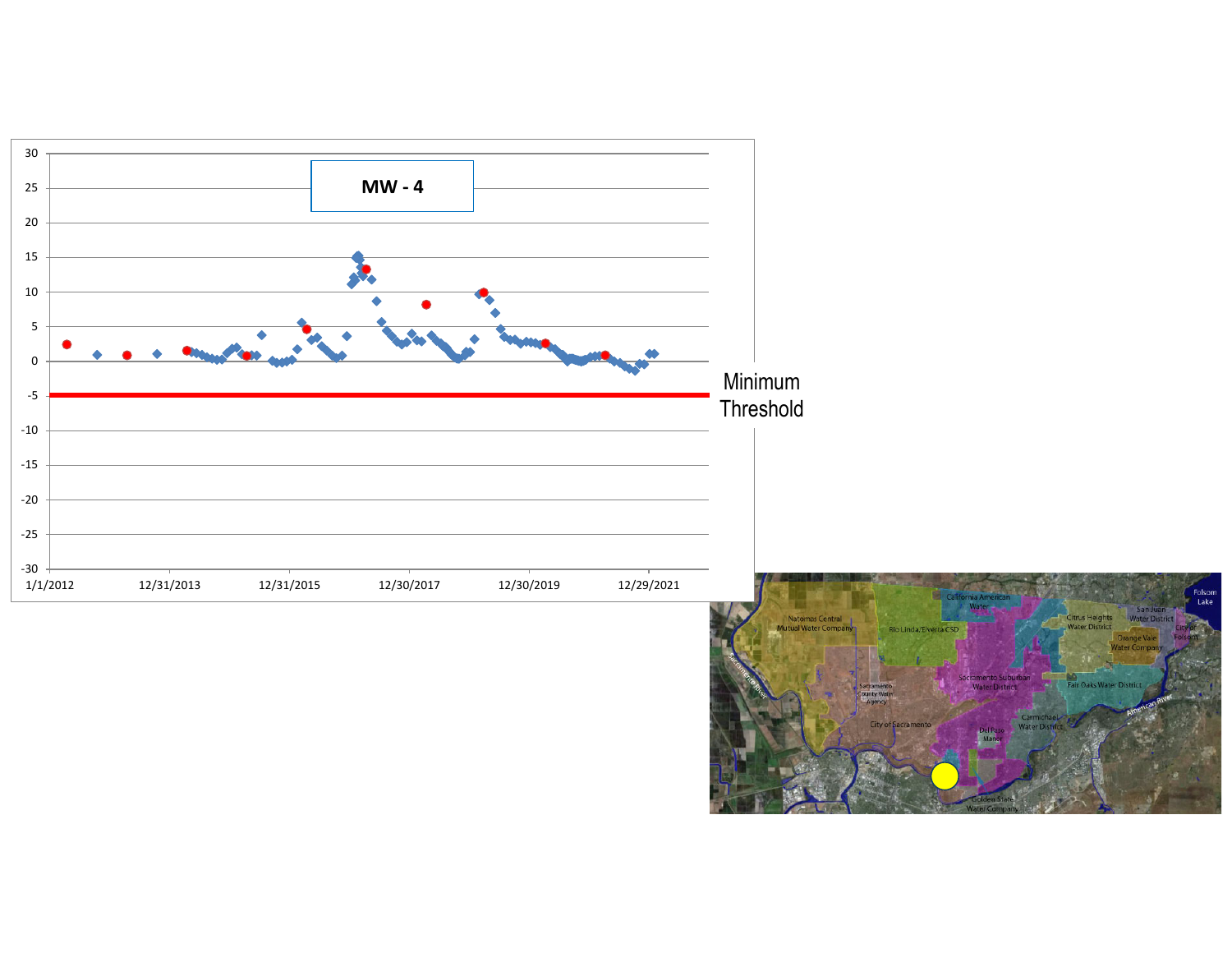

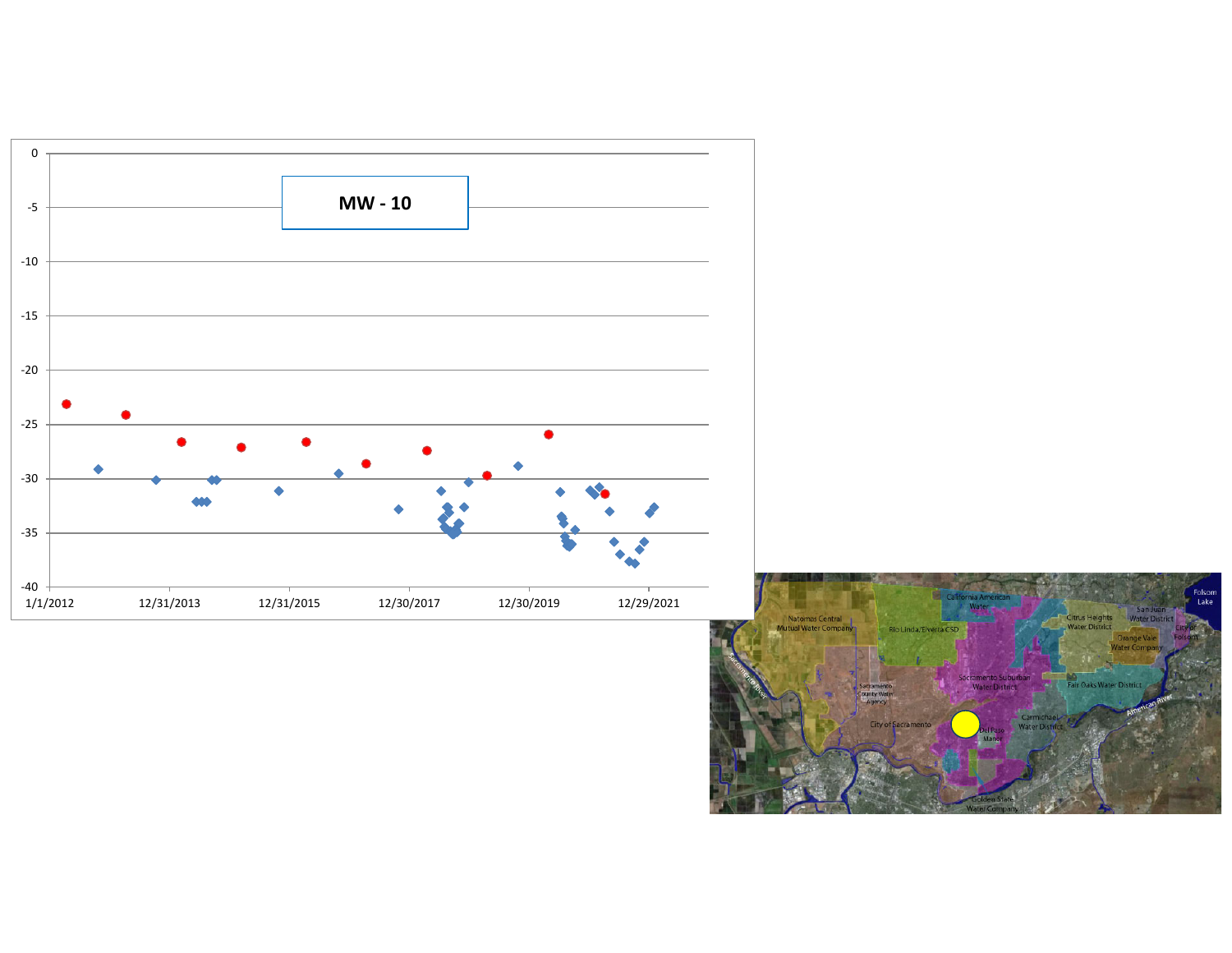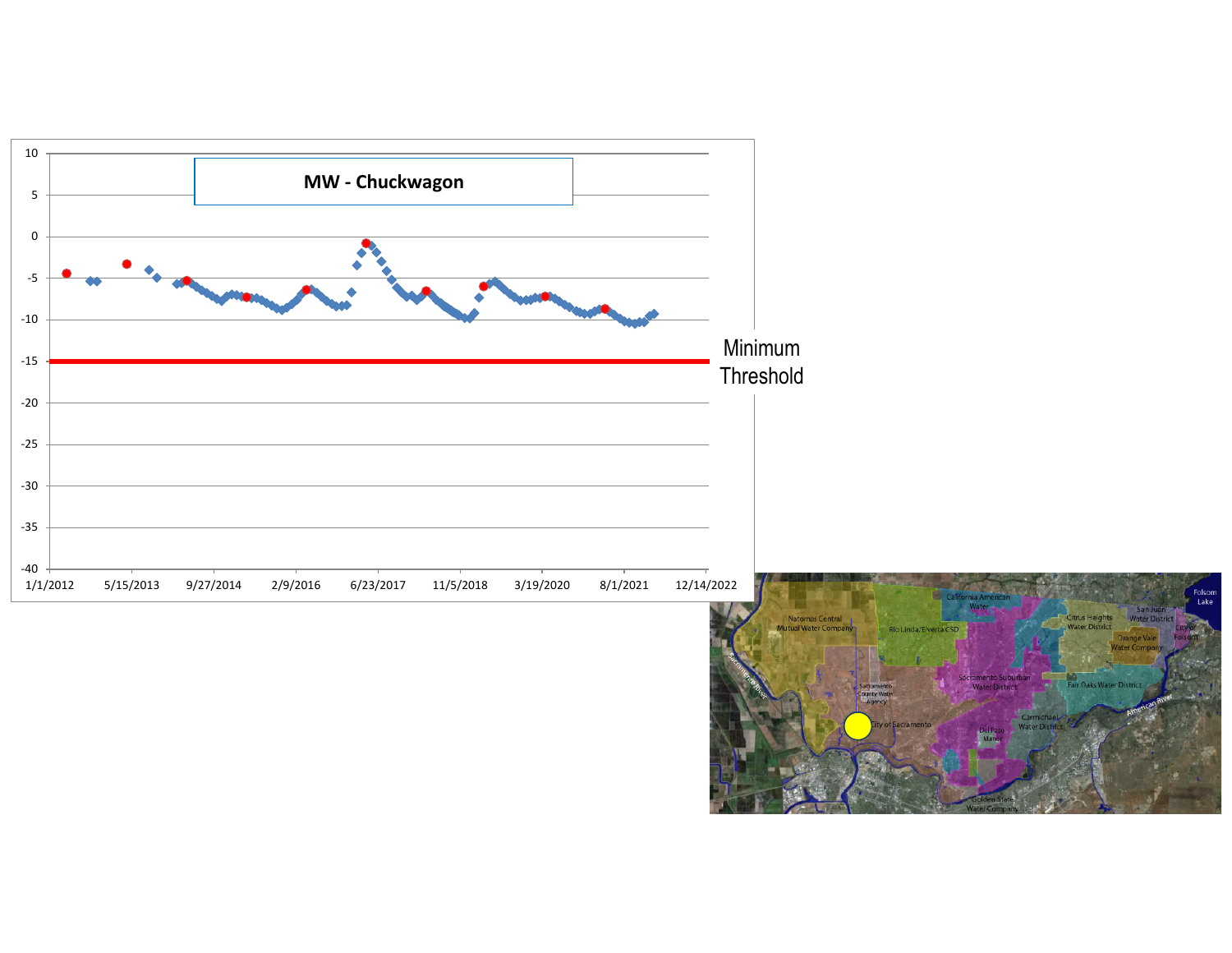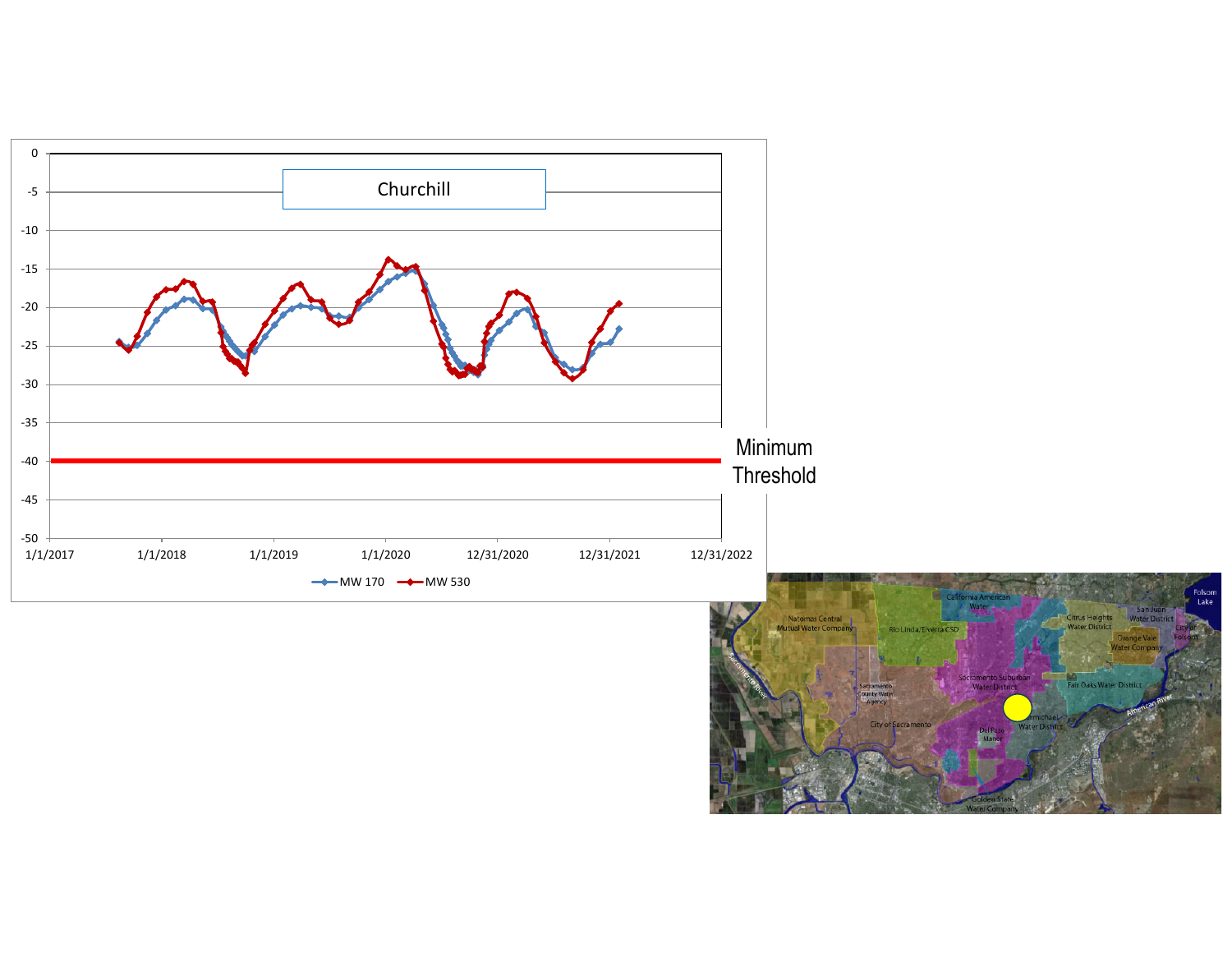